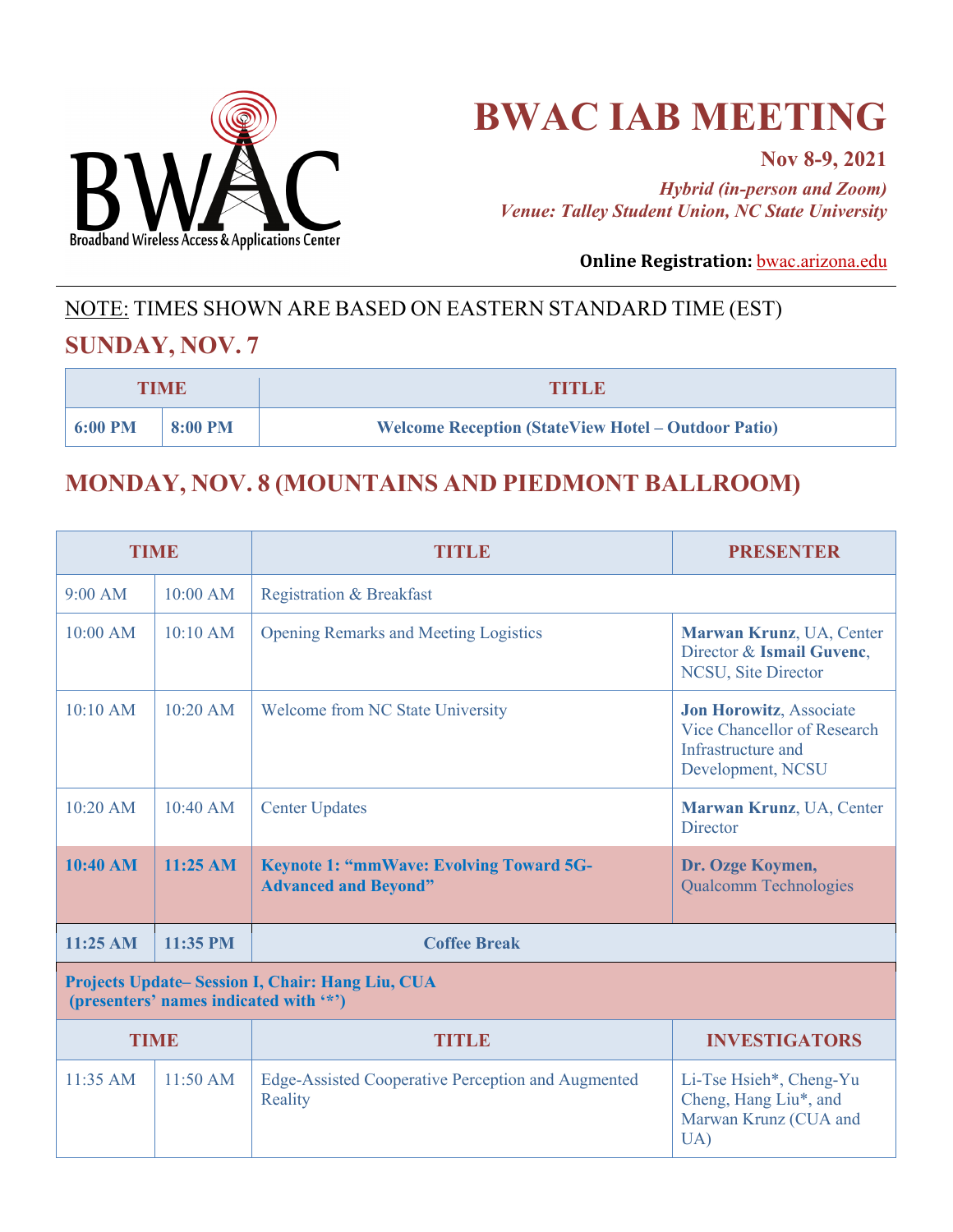| 11:50 AM                                                                                                                      | 12:05 PM    | Adaptive 3D Point Cloud Compression and Transmission                                                                                    | Mai Bui*, Lin-Ching<br>Chang*, and Hang Liu<br>(CUA)                                                |  |
|-------------------------------------------------------------------------------------------------------------------------------|-------------|-----------------------------------------------------------------------------------------------------------------------------------------|-----------------------------------------------------------------------------------------------------|--|
| 12:05 PM                                                                                                                      | 12:20 PM    | Machine Learning Based Localization and Beamwidth<br>Adaptation in Multi-BS Scenarios                                                   | Sopan Sarkar* and Marwan<br>Krunz* (UA)                                                             |  |
| 12:20 PM                                                                                                                      | 12:35 PM    | Multi-Modal Communications for Reliable UAV and<br><b>UGV Connectivity (New Project Proposal)</b>                                       | Anil Gurses, Mihail<br>Sichitiu*, Ismail Guvenc,<br><b>Brian Floyd (NCSU)</b>                       |  |
| 12:35 PM                                                                                                                      | 1:35 PM     | <b>Lunch Break</b>                                                                                                                      |                                                                                                     |  |
| 1:35 PM                                                                                                                       | 2:15 PM     | <b>Keynote 2: "Enabling 5G Innovation Through Use</b><br><b>Case-Driven Collaboration"</b>                                              | Dr. Leila Z. Ribeiro,<br>Mitre Engenuity Open<br>Generation                                         |  |
| Projects Updates-Session II, Chair: Ismail Guvenc, NCSU<br>(presenter's name indicated with '*')                              |             |                                                                                                                                         |                                                                                                     |  |
|                                                                                                                               | <b>TIME</b> | TITLE                                                                                                                                   | <b>INVESTIGATORS</b>                                                                                |  |
| 2:15 PM                                                                                                                       | 2:30 PM     | Ongoing Investigation of 3D-Printing RF Devices                                                                                         | Bibek Kattel*, W. Elliott<br>Hutchcraft, and Richard K.<br>Gordon (UMiss)                           |  |
| 2:30 PM                                                                                                                       | 2:45 PM     | Miniaturized GRIN Lenses Using 3D Printed Ceramics                                                                                      | Yongduk Oh <sup>*</sup> and Jacob<br>Adams (NCSU)                                                   |  |
| 2:45 PM                                                                                                                       | 3:00 PM     | Metasurface Cloaks for Reduction of Mutual Coupling in<br>Printed and Slotted Antennas and Antenna Arrays                               | Shefali Pawar* and<br>Alexander Yakovlev (UMiss)                                                    |  |
| 3:00 PM                                                                                                                       | 3:25 PM     | Propagation Measurements and Modeling with<br>Transparent Reflectors at Sub-6 (3.6-6 GHz) and<br>mmWave (28 GHz) in Indoor Environments | Ashwini Ganesh*, Kris<br>Ridenour, Ozgur Ozdemir,<br>Chethan K. Anjinappa*,<br>Ismail Guvenc (NCSU) |  |
| 3:25 PM                                                                                                                       | 3:40 PM     | <b>Coffee Break</b>                                                                                                                     |                                                                                                     |  |
| Projects Updates and Proposal– Session III, Chair: Tamal Bose, University of Arizona<br>(presenter's name indicated with "*") |             |                                                                                                                                         |                                                                                                     |  |
| <b>TIME</b>                                                                                                                   |             | TITLE                                                                                                                                   | <b>INVESTIGATORS</b>                                                                                |  |
| 3:40 PM                                                                                                                       | 3:55 PM     | Distributed Massive MIMO for 6G Applications                                                                                            | Noel Teku, Tamal Bose*, and<br>Ravi Tandon (UA)                                                     |  |
| 3:55 PM                                                                                                                       | 4:10 PM     | Machine-Learning Based Waveform Classification in<br><b>Shared Spectrum</b>                                                             | Wenhan Zhang* and Marwan<br>Krunz* (UA)                                                             |  |
| 4:10 PM                                                                                                                       | 4:25 PM     | Machine Learning-based Fast and Reliable Decoders for<br><b>URLLC</b>                                                                   | Sudarshan Adiga*, Ravi<br>Tandon*, Tamal Bose (UA)                                                  |  |

**4:25 PM 4:35 PM Short Break**